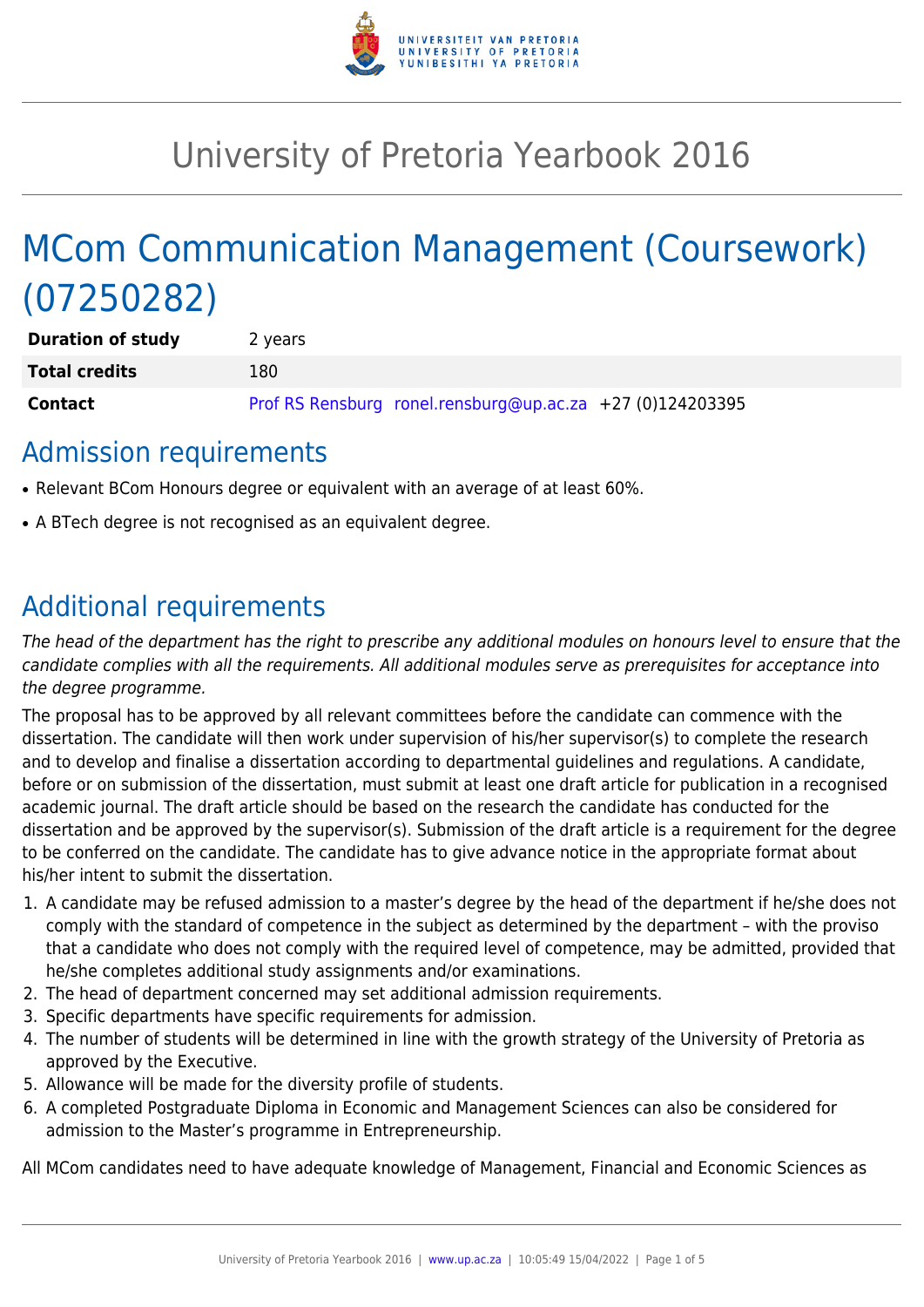

well as Statistics, as determined by the head of department concerned, in consultation with the Dean. A pass mark in the following modules:

- Financial accounting 1 (FRK 111 and FRK 121/122);
- Economics 1 (EKN 110 and EKN 120):
- Statistics 1 (STK 110 and STK 120) and one of the following:
- Business management 1 (OBS 114 and OBS 124); or
- Marketing management 1 (BEM 110 and BEM 122); or
- Public administration 1 (PAD 112 and PAD 122); or
- Industrial and organisational psychology (BDO 110 and BDO 120) or equivalent modules passed at another institution as approved by the head of the department concerned in consultation with the Dean.

### Other programme-specific information

The weight of the research article for publication contributes 50% towards the total requirements for the degree. There are no electives and all modules must be passed.

## Examinations and pass requirements

The pass mark for both a dissertation and a mini-dissertation is 50%. The provisions regarding pass requirements for dissertations, contained in General Regulation G.12.2, apply mutatis mutandis to minidissertations. A pass mark of at least 50% is required in the examination of each module.

## Research information

#### **Dissertations/mini-dissertations/research reports, curricula and modules**

- 1. The degree programme requires that a dissertation/mini-dissertation/research article must be submitted in a field of study chosen from the fields covered for the honours degree, provided that the Dean may, on the recommendation of the head of department concerned, approve the replacement of the required dissertation by the successful completion of a prescribed number of module credits and a mini-dissertation/research article.
- 2. Information on modules, credits and syllabi is available, on request, from the head of department concerned.
- 3. A module in Research Methodology is compulsory in all programmes. The Dean may, on the recommendation of the head of department concerned, waive the prerequisites.
- 4. Sufficient number of bound copies of the thesis/dissertation must be submitted to the Head: Student Administration for examination, after permission is granted by the supervisor.

#### **Article for publication**

A dean may require, before or on submission of a dissertation, the submission of a draft article for publication to the supervisor. The draft article should be based on the research that the student has conducted for the dissertation and be approved by the supervisor concerned. The supervisor should then have the opportunity to take the paper through all the processes of revision and resubmission as may be necessary and/or appropriate in order to achieve publication.

#### **Submission of dissertation**

A dissertation is submitted to the Head: Student Administration, before the closing date for the various graduation ceremonies as announced annually.

For examination purposes, a student must, in consultation with the supervisor, submit a sufficient number of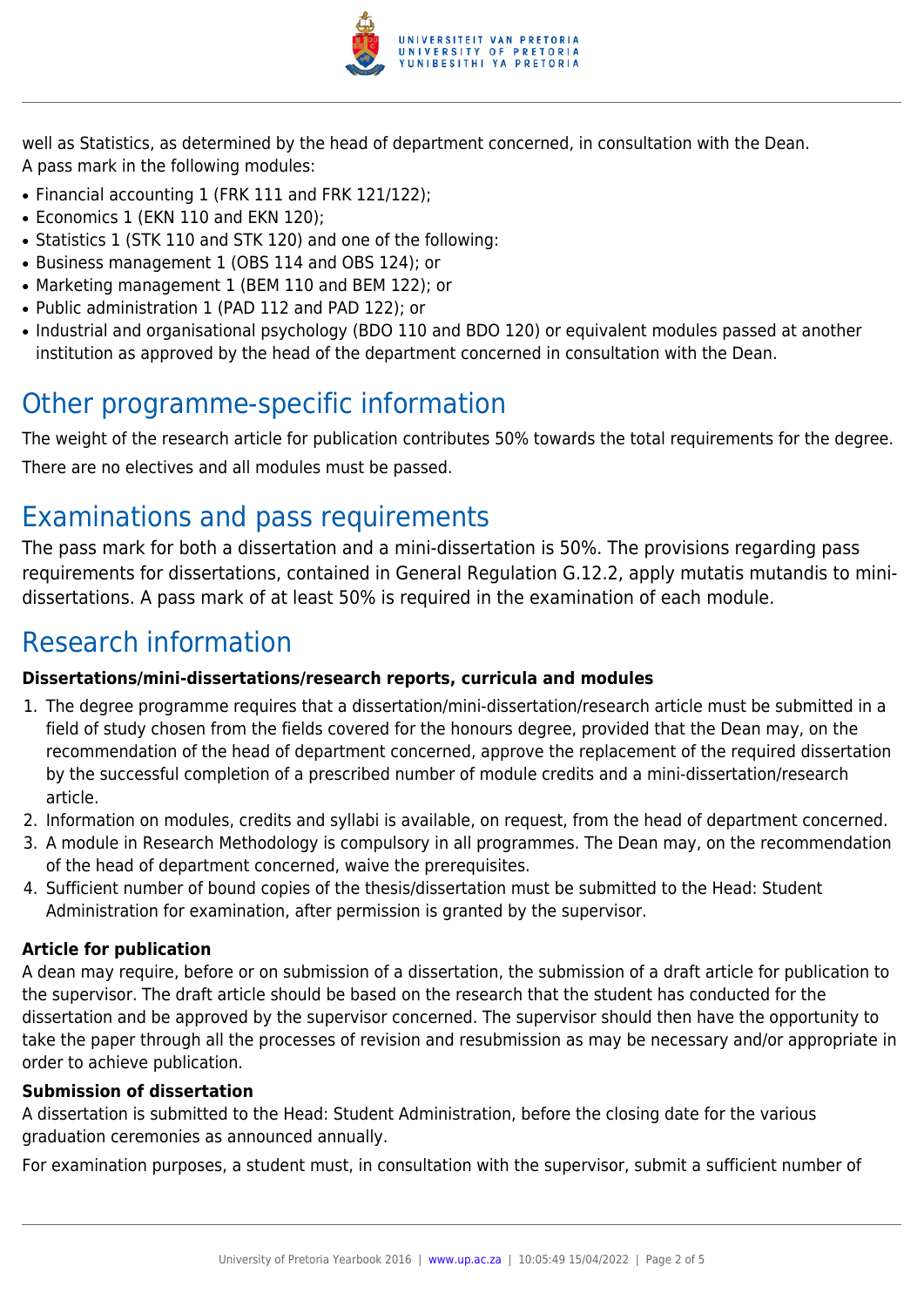

bound copies of the dissertation, printed on good quality paper and of good letter quality, to the Head: Student Administration. Permission to submit the dissertation in unbound form may be obtained from the supervisor concerned on condition that a copy of the final approved dissertation is presented to the examiners in bound format or electronic format.

In addition to the copies already mentioned, each successful student must submit a bound paper copy as well as two electronic copies of the approved dissertation to the Head: Student Administration in the format specified by the faculty and in accordance with the minimum standards set by the Department of Library Services, before 15 February for the Autumn graduation ceremonies and before 15 July for the Spring graduation ceremonies, failing which the degree will only be conferred during a subsequent series of graduation ceremonies.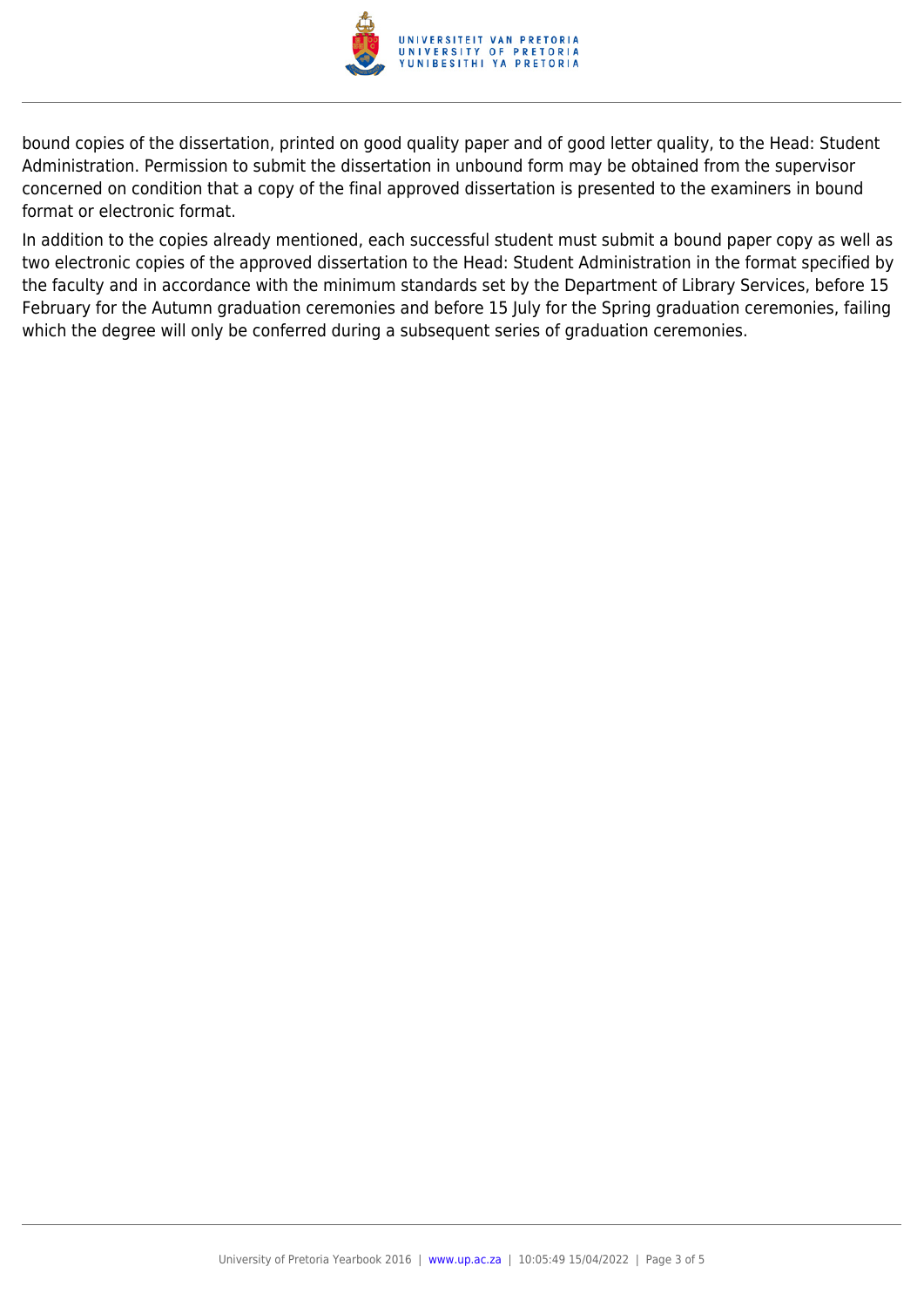

## Curriculum: Year 1

#### **Minimum credits: 80**

### **Core modules**

[Management philosophy 800](https://www.up.ac.za/yearbooks/2016/modules/view/BSF 800) (BSF 800) - Credits: 20.00 [Communication management theory 1 810](https://www.up.ac.za/yearbooks/2016/modules/view/KOB 810) (KOB 810) - Credits: 20.00 [Strategic communication management 1 811](https://www.up.ac.za/yearbooks/2016/modules/view/KOB 811) (KOB 811) - Credits: 20.00 [Research process 811](https://www.up.ac.za/yearbooks/2016/modules/view/NME 811) (NME 811) - Credits: 20.00 [Research article 841](https://www.up.ac.za/yearbooks/2016/modules/view/NME 841) (NME 841) - Credits: 100.00